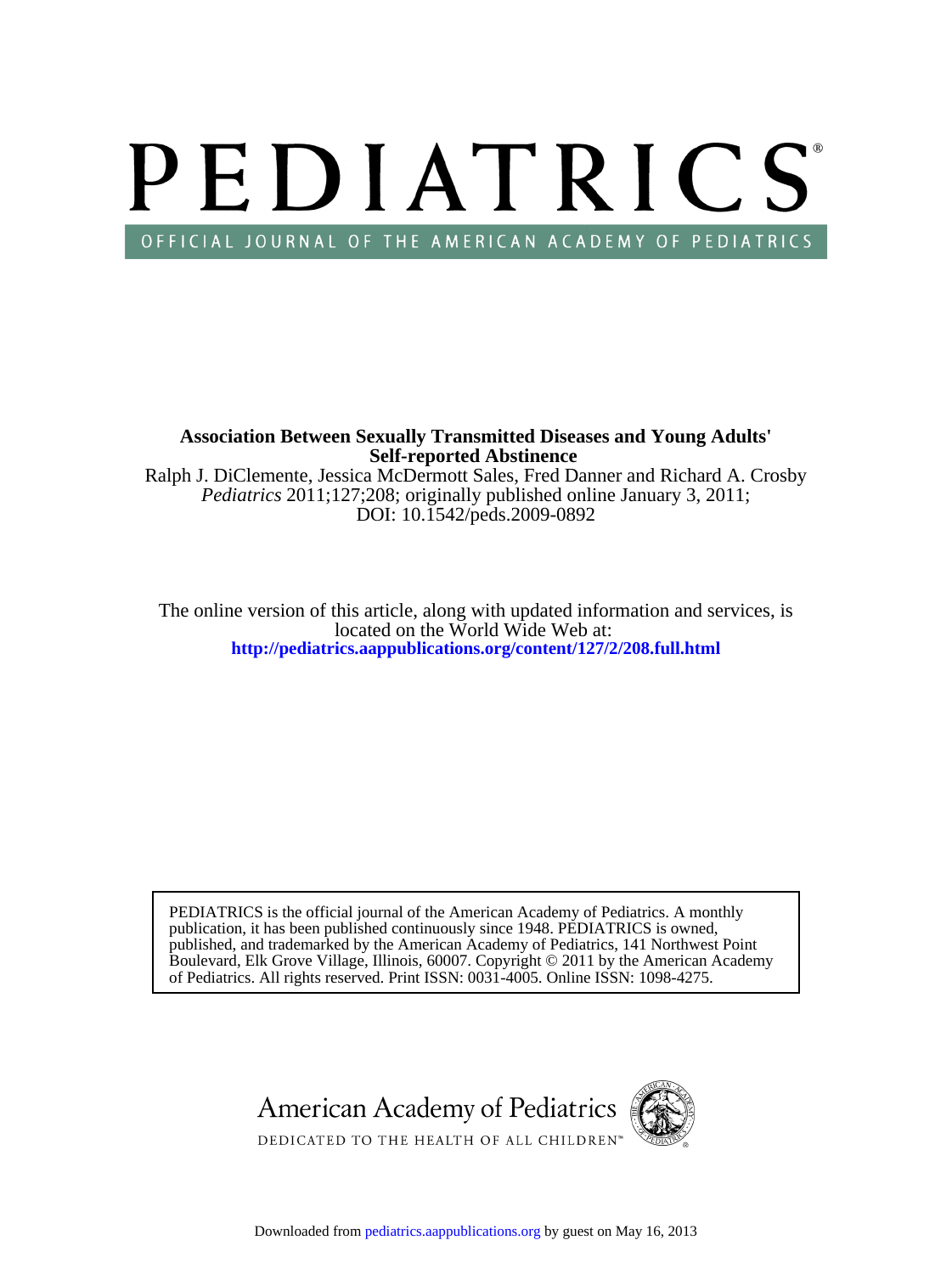# Association Between Sexually Transmitted Diseases and Young Adults' Self-reported Abstinence

**WHAT'S KNOWN ON THIS SUBJECT:** The extent to which young adults' laboratory-confirmed sexually transmitted disease results and self-reported sexual behaviors are consistent has not been assessed in a nationally representative sample.

**WHAT THIS STUDY ADDS:** The primary purpose of this study was to determine whether young adults' reports of recent sexual behavior (presence of penile/vaginal sex in the previous 12 months) correspond with the presence of laboratory-confirmed nonviral STDs assessed by nucleic acid amplification testing.

# abstract

**OBJECTIVE:** Self-reported behavior has been the cornerstone of sexual health research and clinical practice, yet advances in sexually transmitted disease (STD) screening provide researchers with the opportunity to objectively quantify sexual risk behaviors. However, the extent to which young adults' laboratory-confirmed STD results and selfreported sexual behaviors are consistent has not been assessed in a nationally representative sample.

**PATIENTS AND METHODS:** Data are derived from participants who completed wave 3 in the National Longitudinal Study of Adolescent Health. Young adults  $(N = 14 012)$  completed an audio computerassisted self-interviewing survey and provided a urine specimen to detect the presence of *Chlamydia trachomatis* and *Neisseria gonorrhoeae*, and a polymerase chain reaction assay to detect *Trichomonas vaginalis*.

**RESULTS:** More than 10% of young adults with a laboratory-confirmed positive STD result reported abstaining from sexual intercourse in the 12 months before assessment and STD testing. After controlling for several sociodemographic factors, self-reported sex (versus those who reported abstinence) in the previous 12 months was significantly associated with testing positive, but the odds of testing positive were only slightly more than twofold (adjusted odds ratio: 2.11 [95% confidence interval: 2.097–2.122]).

**CONCLUSIONS:** Findings indicate discrepancy between young adults' positive STD status and self-reported sexual behavior. No significant correlates of discrepant reporting were identified. From a clinical standpoint, the discrepancies between STD positivity and self-reported sexual behavior observed in this nationally representative sample suggest that routine STD screening may be beneficial and necessary to reduce STD morbidity among young adults. *Pediatrics* 2011;127:208– 213

**AUTHORS:** Ralph J. DiClemente, PhD,<sup>a,b,c</sup> Jessica McDermott Sales, PhD,<sup>a,b</sup> Fred Danner, PhD,<sup>d</sup> and Richard A. Crosby, PhDe,f

*aRollins School of Public Health, and <sup>c</sup> Division of Infectious Diseases, Epidemiology, and Immunology, Department of Pediatrics, School of Medicine, Emory University, Atlanta, Georgia; bEmory Center for AIDS Research, Atlanta, Georgia; dDepartment of Educational, School, and Counseling Psychology, and <sup>e</sup> College of Public Health, University of Kentucky, Lexington, Kentucky; and <sup>f</sup> Rural Center for AIDS and STD Prevention, Indiana University, Bloomington, Indiana*

#### **KEY WORDS**

**REE** 

young adults, self-report, sexual behavior, national sample

**ABBREVIATIONS** STD—sexually transmitted disease aOR—adjusted odds ratio CI—confidence interval

www.pediatrics.org/cgi/doi/10.1542/peds.2009-0892

doi:10.1542/peds.2009-0892

Accepted for publication Oct 13, 2010

Address correspondence to Jessica McDermott Sales, PhD, Department of Behavioral Sciences and Health Education, Rollins School of Public Health, Emory University, 1520 Clifton Rd NE, Room 266, Atlanta, GA 30322. E-mail: jmcderm@emory.edu

PEDIATRICS (ISSN Numbers: Print, 0031-4005; Online, 1098-4275).

Copyright © 2011 by the American Academy of Pediatrics

**FINANCIAL DISCLOSURE:** *The authors have indicated they have no financial relationships relevant to this article to disclose.*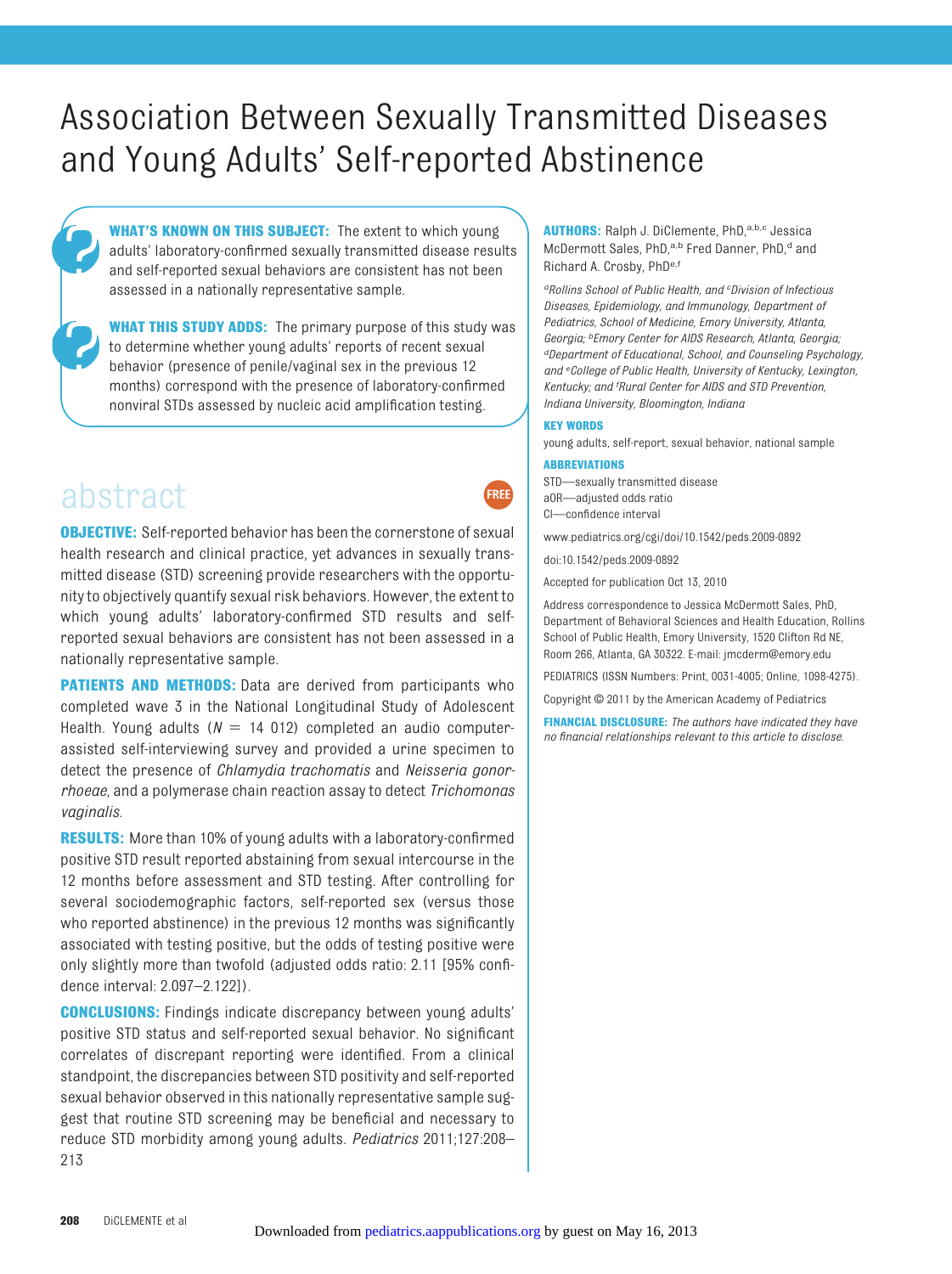Sexually transmitted diseases (STDs), including HIV, are a significant source of morbidity for adolescents and young adults[.1,2](#page-5-0) Abstinence, monogamy, and consistent condom use are the primary HIV/STD-protective behaviors that public health intervention efforts target for adolescents and young adults[.3](#page-5-0) Historically, self-reported behavior has been the cornerstone of sexual health research from large observational studies, such as the Youth Risk Behavior Surveillance and the National Longitudinal Study of Adolescent Health, referred to as Add Health[,4,5](#page-5-0) to evaluating the efficacy of sexual riskreduction interventions. $6-8$  However, advances in the microbiologic technology in the detection of common sexually transmitted pathogens may provide an opportunity to objectively quantify sexual risk behaviors of young people.

Specifically, the advent of nucleic acid amplification testing, a noninvasive technology for detecting prevalent nonviral infections such as chlamydia, gonorrhea, and *Trichomoniasis* with high sensitivity and specificity, may provide an objective referent of adolescent and young adults' self-reported penile/vaginal sexual activity[.5,9,10](#page-5-0) Associations between laboratory-confirmed STD positivity and young adults' self-reported sexual behavior has not been explored in a nationally representative sample of US young adults. Given that the science of HIV/STD prevention for young people is predicated on the critical assumption that selfreported sexual behaviors are valid, it is important to determine the degree of association that exists between STD testing and self-reported behavior in young adults. Although some data suggest that self-report of sexual behaviors may be prone to bias, $11-13$  an evaluation using a nationally representative sample has not been reported.

The primary purpose of this study was to determine if young adults' reports of recent sexual behavior (presence of penile/vaginal sex in the previous 12 months) correspond with the presence of laboratory-confirmed nonviral STDs assessed by nucleic acid amplification testing among a nationally representative sample of young adults. The secondary purpose of this study was to identify potential factors related to discrepant reporting (ie, those who had a laboratory-confirmed positive STD result but who reported abstaining from sexual intercourse in 12 months before survey assessment and STD testing) in this nationally representative sample.

### **METHODS**

### **Study Design and Sample**

Data from the National Longitudinal Study of Adolescent Health (Add Health) were used for this study. Participants were initially recruited in 1994 (grades 7–12) for wave 1 of Add Health. Stratified sampling of high schools ensured that the sample was nationally representative. At wave 1, 20 745 adolescents were interviewed in their homes. In 2001 and 2002 (wave 3), a total of 15 197 of the original participants were reinterviewed. Additional details about the sample and methods have been described elsewhere[.5](#page-5-0)

# **Data Collection**

Data collection occurred in the participants' homes. Self-reported measures in wave 3 were collected by inhome interviewers using audio computer-assisted self-interviewing to reduce reporting bias to sensitive health-risk behaviors. Evidence suggests that this method of data collection optimizes the validity of adolescent and young adults' responses to sensitive questions.<sup>14</sup> Wave 3 also included the collection of biological specimens to detect STDs. Participants

collected first-catch urine specimens that were assayed for *Chlamydia trachomatis* and *Neisseria gonorrhoeae* using the Abbott LCx Probe System (Abbott Park, IL). Specimens were stored at 2 to 8°C and analyzed within 96 hours after donation. Aliquots were assayed for the presence of *Trichomonas vaginalis* by using an in-house polymerase chain reaction enzyme-linked immunosorbent assay with established and acceptable estimates of sensitivity and specificity.<sup>15,16</sup>

#### **Data Analysis**

The analyses reported here are based on data collected from the 14 012 wave 3 participants who consented to undergo STD testing, which represents 92% of the wave 3 sample. There were some differences in rates of refusal to undergo STD testing as a function of race (white and Asian participants were slightly more likely to refuse), age (those who refused were slightly older), and education (those who had completed high school were slightly more likely to refuse). There were no gender differences in rates of refusal. Sampling weights provided by Add Health were applied to all analyses to maintain a nationally representative sample. All subsequent references to weighted percents in this article, therefore, are presumed to accurately reflect the young adult population of the United States who originally were a nationally representative cohort of adolescents in 1994. Given the epidemiologic evidence that suggests that STDs are disproportionately prevalent among minority youth, we compared black, Hispanic, Asian, and other-race participants (a combination of the remaining ethnic categories) separately from white participants (the referent category) in the analyses as a control variable. Gender, age, and level of education also were used in this capacity. Analyses were conducted by using Stata (Stata Corp, College Station,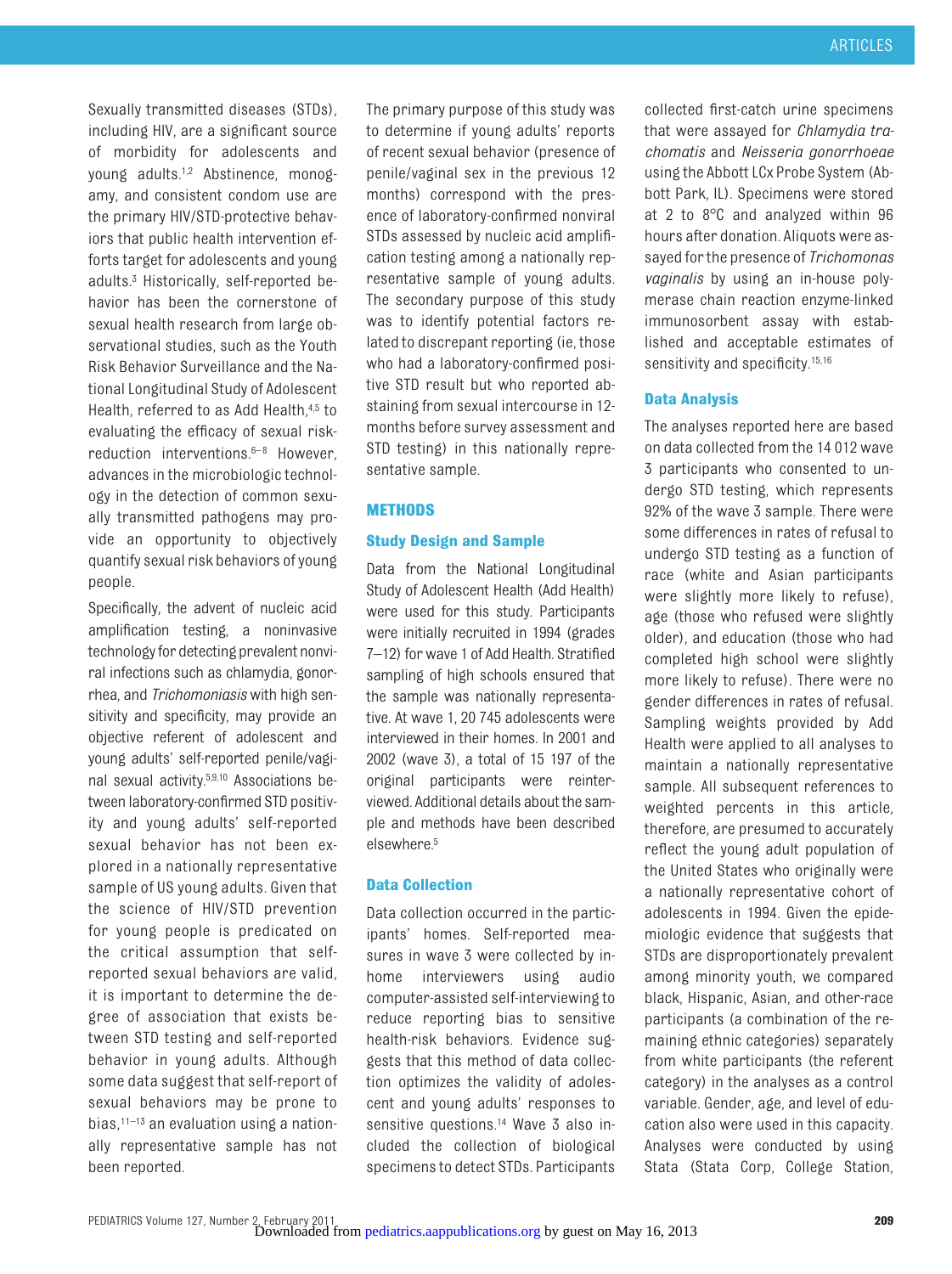TX)[,17](#page-6-0) which takes full advantage of Add Health's complex sampling design and weights to obtain correct SEs (and, therefore, significance levels) for all analyses. Procedures to perform a design-based analysis using Add Health data, described by Chantala and Tabor<sup>18</sup> were followed to both maintain national representation and to obtain unbiased parameter estimates. Logistic regression models were developed, adjusted for the complex survey design, to calculate adjusted odds ratios that pertain to STD prevalence and participants' discrepant reports of abstaining from recent (previous 12 months) penile/vaginal sex and testing positive for an STD at wave 3 assessment.

# **RESULTS**

# **Descriptive Findings**

There were 6636 male participants (weighted percent: 50.9) and 7376 female participants (weighted percent: 49.1). Sixty-seven percent of the sample self-described as white (7497 [weighted percent: 67.1]) and 16.4% self-identified as black (3097 [weighted percent: 16.4]). There were 2291 Hispanics (weighted percent: 11.8), 956 Asians (weighted percent: 3.7), and 171 in all other self-described racial/ethnic categories (weighted percent: 1.0). The mean age of participants in the sample was 21.9 years (SD: 1.8 years), and 12 522 selfreported that they had graduated high school or received a general equivalency degree (weighted percent: 88.2). Overall, 11 039 (weighted percent: 79.7) reported having penile/vaginal sex with at least 1 partner in the previous 12 months. Of all wave 3 participants who provided a urine sample for STD screening, 964 (weighted percent: 6.0) tested STD-positive for at least 1 of the 3 assessed STDs. Of the STDpositive participants, 838 (weighted percent: 89.5) reported sex with at least 1 partner in the previous 12

months, 118 (weighted percent: 10.5) reported abstaining from sexual activity during the previous 12 months before assessment, and 60 of the latter participants (weighted percent: 5.9) reported never having penile/vaginal sex in their lifetime. Thus, 118 participants (more than 10% of the 964 participants who tested positive for an STD) demonstrated a discrepancy in their STD test results and self-report of recent sexual activity.

# **Results of Logistic Regression Analyses**

Controlling for age, level of education, gender, and race (white), females were 36% more likely than were males to have a positive STD test (adjusted odds ratio [aOR]: 1.36 [95% confidence interval (CI):  $1.35-1.36$ ];  $P = .002$ ). Race also was associated with a positive STD test; with black participants being more than 6 times more likely than white participants to test positive (aOR: 6.56 [95% CI: 6.53– 6.59]; *P* .0001). Hispanic participants (aOR: 2.44 [95% Cl: 2.42-2.45];  $P = .0001$  and other-race participants (aOR: 3.52  $[95\%$  Cl: 3.47-3.58];  $P = .0001$ ) were also associated with testing positive for an STD. Age was not associated with a positive STD test (aOR: 0.97 [95% CI:  $0.972 - 0.974$ ];  $P = .25$ ), but participants who had a high school degree or general equivalency degree were significantly less likely to have a positive STD test (aOR: 0.621 [95% CI: 0.618 – 0.624];  $P = 0.001$ ). Moreover, selfreported sex (versus those who reported abstinence) in the previous 12 months was significantly associated with testing positive (aOR: 2.11 [95% CI: 2.097–2.122];  $P = .0001$ ). This finding indicates that reporting penile/vaginal sex increased the odds of testing positive for an STD by only just more than twofold. Indeed, more than 10% of those with a positive STD test selfreported being abstinent in the previous 12 months.

A second logistic regression model was constructed to identify the determinants of discrepant findings (ie, a positive STD test and self-report of abstaining from sex in the previous 12 months) among those who tested positive for an STD. With age, gender, level of education, and race (all minority groups compared separately to white participants) entered into the model, findings indicate that none of these sociodemographic factors were significantly associated with discrepancies between STD test results and self-report among STD-positive participants.\*

# **DISCUSSION**

Findings from this nationally representative sample of US young adults suggest that the vast majority of STDpositive participants  $(\sim]89\%)$  had concordant self-reports of recent penile/vaginal sex that matched their STD-positive status. At the same time, however, the findings suggest that more than 10% of STD-positive participants had discrepant results. This means they had a positive STD test but reported abstaining from sex in the previous 12 months. It is interesting to note that  $\sim$ 6% of STD-positive participants reported no lifetime history of penile/vaginal sex.

In controlled analyses, it was intriguing that reporting penile/vaginal sex in the previous 12 months increased the odds of testing positive for 1 of 3 STDs by only  $\sim$  2.1 times. In a logistic regression model, an obtained odds ratio of this magnitude would represent a modest effect. In this case then it can be said the value of young adults' selfreport to the prediction of a positive test result was only modest. This counterintuitive finding suggests that sole reliance on young adults' self-reported

<sup>\*</sup>A more complex set of analyses, which involved all participants and examined interactions between each demographic category and self-reported abstinence as predictors of STD test results, yielded the same pattern of results.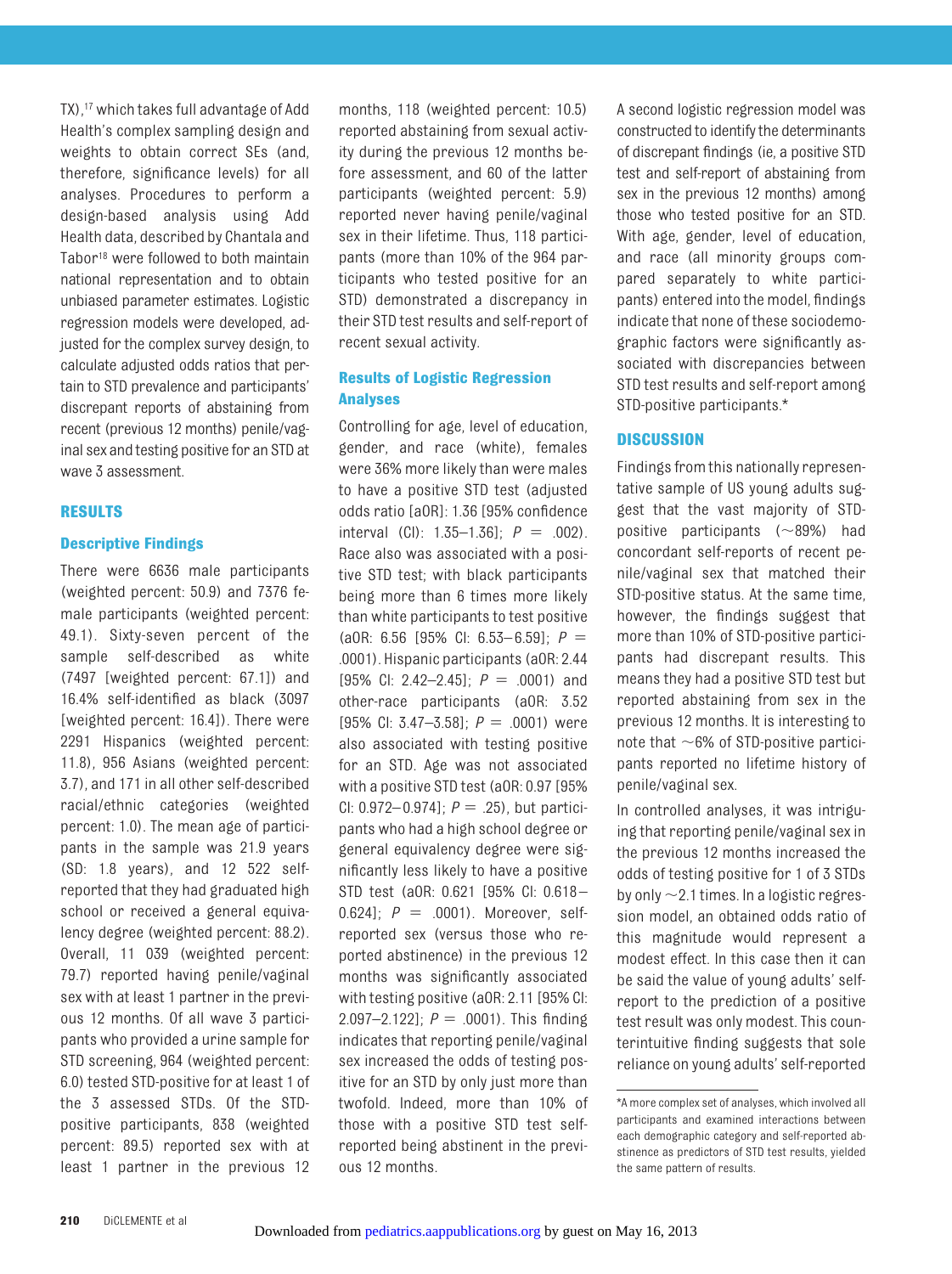penile/vaginal sexual activity as a marker for STD acquisition risk may be imprecise and, further, could be problematic. From a national behavioral surveillance perspective, researchers should be cautious about making inferences regarding STD risk among this population on the basis of responses to self-report surveys assessing recent sexual activity.

Although the findings indicate discrepancies between young adults' positive STD status and their self-reported sexual behavior, the use of a disease marker (ie, STDs), although representing an objective and quantifiable marker of sexual behavior, is not without controversy, nor is it a panacea for avoiding bias associated with selfreport. With respect to intervention studies, it is important to recognize that reliance on incident STDs as a measure to evaluate the efficacy of an STD/HIV risk-reduction program may not be an appropriate outcome for every study. It is unlikely, for instance, that the incidence of STDs will be changed in a short-term study conducted in a population with little sexual activity or in a community with a low prevalence of STDs. Conversely, populations with a high degree of sexual activity and a high prevalence of STDs are ideal for studying the effects of behavioral interventions on STD incidence. Moreover, studies that incorporate STDs as the primary outcome measure will need to be conducted with sufficiently large samples to provide sufficient statistical power to detect differences in STD incidence.

With respect to observational studies, the use of STDs as a marker of risky sexual behavior may not reflect the true prevalence of risk behaviors in a population. Indeed, being a marker of disease, STD prevalence, observed in cross-sectional studies, or STD incidence observed in longitudinal studies, may represent a marked underestimate of actual sexual risk behaviors (eg, proportion of young adults who are sexually active or frequency of sexual intercourse) in a young adult population. Acquiring an STD is not only a function of unprotected sexual intercourse, but also reflects the prevalence of STDs in young adults' sociosexual network, risk of sex partners (ie, concurrency), and frequency and proficiency of correct condom use.

The lack of associations regarding discrepancies between STD status and self-reported sexual behavior is striking. Although it may be reasonable to expect that discrepancies in reporting would vary by gender, race, age, or education, this was not observed. In essence, discrepant reporting may be likely among young adults regardless of gender or race. Thus, future research should test novel assessment techniques designed to minimize occurrences of discrepant reporting for diverse populations of young adults.

From a clinical standpoint, the discrepancies between STD positivity and selfreported sexual behavior identified in this nationally representative sample suggest that routine STD screening may be beneficial and necessary to reduce STD morbidity among young adults. In addition, given that no sociodemographic characteristics differentiated young adults with discrepant results (ie, STD-positive but reported no recent penile/vaginal sex) from those without (ie, STD-positive but reported penile/vaginal recent sex), routine screening for common STDs may be useful for all young adults, regardless of self-reported sexual history, race, gender, or age.

The study is not without limitations, and plausible alternative hypotheses that may explain, in part, the finding of discrepancies in having a laboratoryconfirmed STD and young adults' selfreported abstinence. Foremost is the absence of a baseline measure of STD

status. Specimens were collected only as part of the wave 3 assessment; thus, the STDs identified are "prevalent" STDs, not necessarily incident infections. Also, only urine specimens were collected for STD testing, which generally only detect STDs acquired through penile/vaginal sex, thereby not detecting STDs transmitted through other means of sexual contact (ie, anal sex or oral/genital sex). Although urine tests could capture urethral infections acquired through anal sex among men who have sex with men,<sup>19</sup> no information was collected about this behavior. Second is the duration of the time interval from the wave 2 to the wave 3 assessment. The question used to categorize participants into those with sexual experience and those who were abstinent is based on the wave 3 retrospective assessment of young adults' previous 12 months. Thus, given that the time interval between wave 2 and wave 3 assessments is longer than 12 months, coupled with the fact that STD specimens were not collected in wave 2, participants could be accurate and reliable in their reporting of abstinence (over the previous 12 months) at wave 3 and still have an STD because the infection could have been acquired before the 12 month assessment interval, at a time when they may have been sexually active (eg, wave 2). Although studies that report on persistent *C trachomatis* infections among women suggest it can persist for more than 1 year if left untreated,<sup>20,21</sup> these same studies also report that among asymptomatic women,  $\sim$ 50% of *C trachomatis* infections clear within 1 year of infection, and 82% within 2 years of infection. In addition, clearance rates differed by age of first sex, oral contraceptive use, and serotype,<sup>21</sup> and none of these studies report on persistence of infection in males, or clearance rates in males. Thus, we have no way to accurately estimate how often persistent infections occurred in this mixed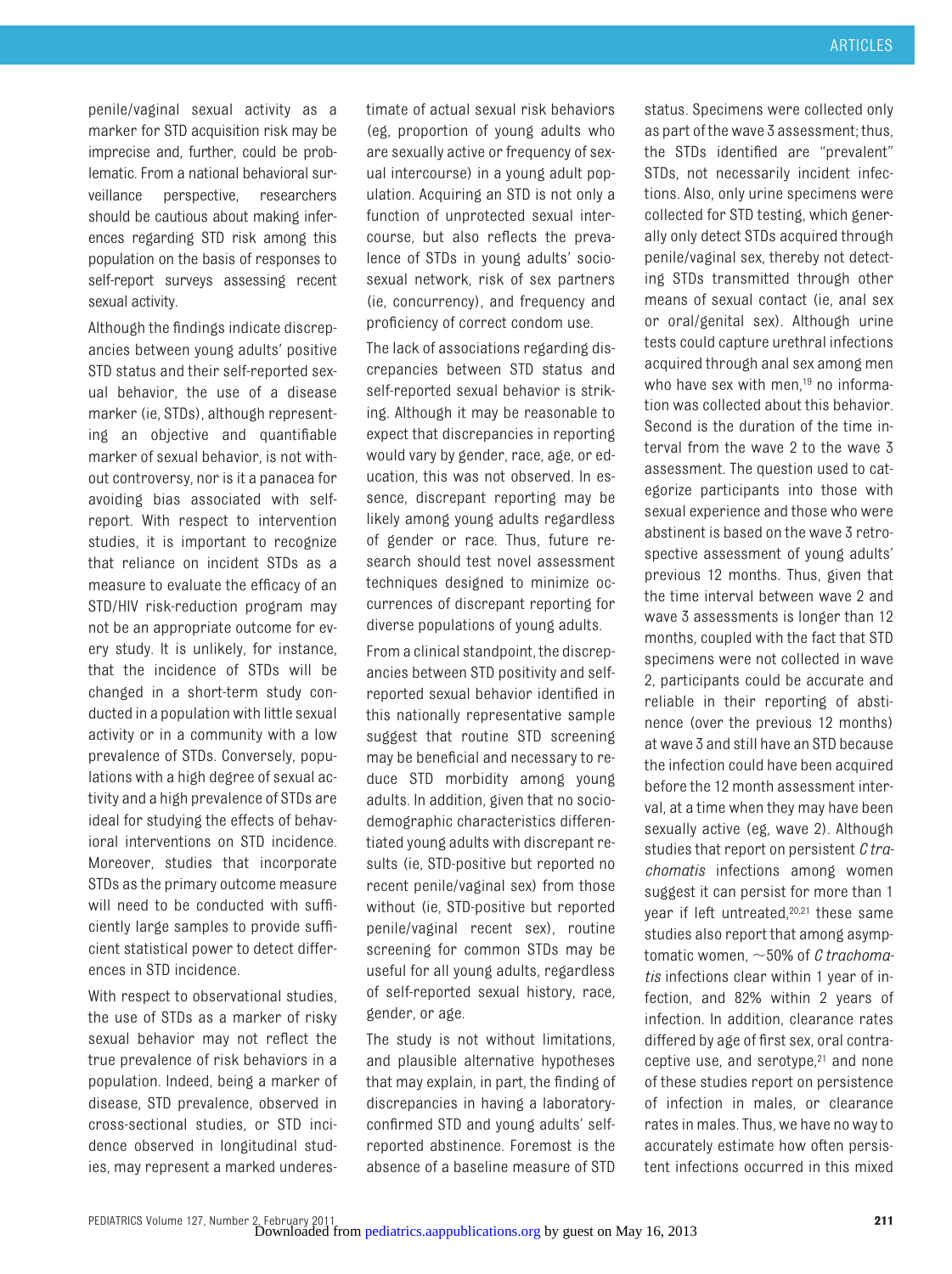<span id="page-5-0"></span>gender sample of young adults. In addition, the accuracy of the STD tests used in the Add Health study is less than perfect, and therefore some false-negatives and false-positives were inevitable. It is difficult to estimate the rate of false-positives as these data were obtained from a nationally representative communitybased sample and most available estimates of the sensitivity and specificity of the STD assays are based on clinic samples. However, the false-positive rate (typically computed by subtracting a test's specificity from 1) was likely quite small, as reported specificities for the STD assays used by Add Health are as high as 98.9% to 100% in several studies[.22–24](#page-6-0) Another limitation is the length of the interval that assessed young adults' sexual behavior. Given the length of the reporting interval, the previous 12 months, young adults' retrospective recall could be inaccurate (they did have sex, but do not recall having sex), making the assessment of sexual behavior unreliable. In this case, the data would still be invalid; however, the source of bias would be attributable to poor recall, not volitional underreporting of sexual

# **REFERENCES**

- 1. Centers for Disease Control and Prevention. *Sexually Transmitted Disease Surveillance, 2006*. Atlanta, GA: US Department of Health and Human Services; 2007
- 2. Weinstock H, Berman S, Cates W. Sexually transmitted diseases among American youth: incidents and prevalence estimates, 2000. *Perspect Sex Reprod Health*. 2004;  $36(1):6 - 10$
- 3. Eng TR, Butler WT, eds. *The Hidden Epidemic: Confronting Sexually Transmitted Diseases*. Washington, DC: National Academy Press; 1997
- 4. Centers for Disease Control and Prevention. Youth risk behavior surveillance: United States, 2005. *MMWR Surveill Summ*. 2006; 55(5):1–108
- 5. Bearman P, Jones J, Udry R. *The National Longitudinal Study of Adolescent Health: Research Design*. Chapel Hill, NC: University of

behavior, which is also a likely source of bias. Indeed, recent data suggest that shorter recall periods yield more reliable reports of sexual behaviors[.25](#page-6-0) Poor recall, although plausible, may be more likely among younger adolescents whose sexual behavior is sporadic or episodic rather than older adolescents or young adults who have a greater frequency and regularity of sexual intercourse. Singly, or more likely, a combination of limitations may partly account for the observed discrepancy between young adults' positive STD status and self-reported abstinence.

# **CONCLUSIONS**

The findings indicate discrepancy between young adults' positive STD status and self-reported penile/vaginal sexual behavior. Specifically, more than 10% of young adults detected with 1 of 3 assessed STDs reported being abstinent in the year before testing. In addition, none of the sociodemographic factors assessed, including age, level of education, race, and gender, were significantly associated with discrepant findings (ie, STD-positive and self-reporting no recent penilevaginal sex) in this nationally representative sample. The implications of

North Carolina, Carolina Population Center; 1997

- 6. Robin L, Dittus P, Whitaker D, et al. Behavioral interventions to reduce incidence of HIV, STD, and pregnancy among adolescents: a decade in review. *J Adolesc Health*. 2004;34(1):3–26
- 7. Sales JM, Milhausen RR, DiClemente RJ. A decade in review: building on the experiences of past adolescent STI/HIV interventions to optimize future prevention efforts. *Sex Transm Infect*. 2006;82(6):431– 436
- 8. Mullen PD, Ramirez G, Strouse D, Hedges LV, Sogolow E. Meta-analysis of the effects of behavioral HIV prevention interventions on the sexual behavior of sexually experienced adolescents in controlled studies in the United States. *J Acquir Immune Defic Syndr*. 2002;30(suppl 1):S94 –S105
- 9. Shew ML, Remafedi GJ, Bearinger LH, et al.

the findings suggest that although selfreport remains necessary, it may not be sufficient to provide a precise estimate of STD-positive young adults' sexual risk behavior. When appropriate, other objective and quantifiable nondisease biological markers are needed to more precisely gauge young adults' sexual behavior as well as corroborate their self-report of sexual behaviors. Finally, from a clinical perspective, the implications of our findings are that all young people receiving clinical services, whether their sexual history indicates they are recently sexual active or not, should be tested for prevalent STDs, like those assayed in this study. Importantly, our findings reveal that if pediatricians and adolescent medicine physicians do not test all young people, there are likely a substantial number of missed cases of STDs that will go undiagnosed, untreated, and spread to future sex partners.

# **ACKNOWLEDGMENT**

This study was supported in part by the Emory Center for AIDS Research (grant P30 A1050409), Social and Behavioral Sciences Core.

The validity of self-reported condom use among adolescents. *Sex Transm Dis*. 1997; 24(9):503–510

- 10. Orr DP, Fortenberry DJ, Blythe MJ. Validity of self-reported sexual behaviors in adolescent women using biomarker outcomes. *Sex Transm Dis*. 1997;24(5):261–266
- 11. Tourangeau R. Remembering what happened: memory errors and survey reports. In: Stone AA, Turkkan JS, Bachrach CA, Jobe JB, Kurtzman HS, Cain, VS, eds. *The Science of Self-report: Implications for Research and Practice*. Manwah, NJ: Lawrence Erlbaum Associates; 1993:29 – 47
- 12. Zenilman JM, Weisman CS, Rompalo AM, et al. Condom use to prevent incident STDs: the validity of self-reported condom use. *Sex Transm Dis*. 1995;22(1):15–21
- 13. Brener ND, Billy JOG, Grady WR. Assessment of factors affecting the validity of self- re-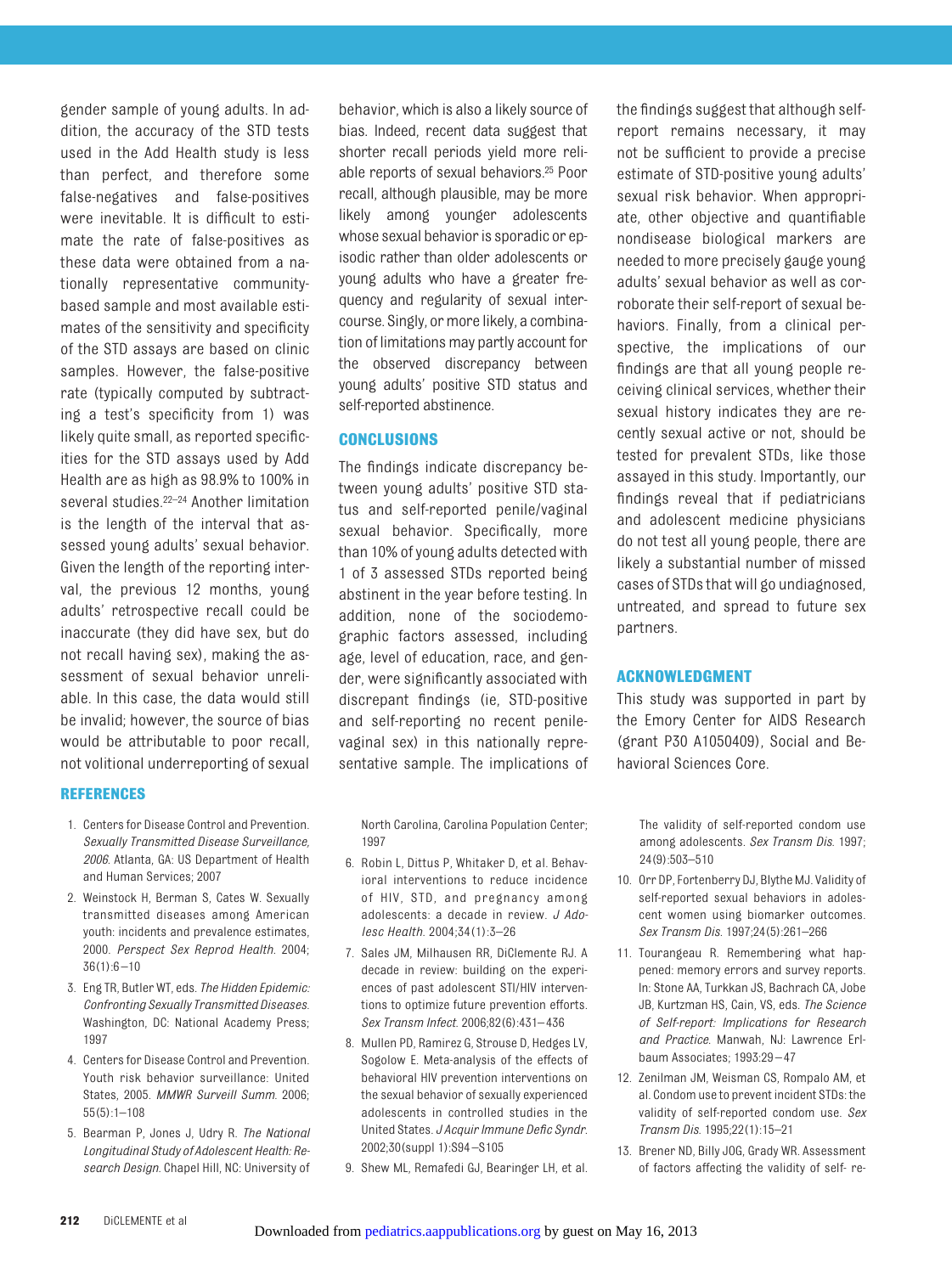<span id="page-6-0"></span>ported health risk behavior among adolescents: evidence from the scientific literature. *J Adolesc Health*. 2003;33(6):  $436 - 457$ 

- 14. Turner CF, Ku L, Rogers SM, Linberg LD, Pleck JH, Sonenstein FL. Adolescent sexual behavior, drug use, and violence: increased reporting with computer survey technology. *Science*. 1998;280(5365):867– 871
- 15. Kaydos SC, Swygard H, Wise SL, et al. Development and validation of a PCR-based enzyme-linked immunosorbent assay with urine for use in clinical research settings to detect *Trichomonas vaginalis* in women. *J Clin Microbiol*. 2002;40(1):89 –95
- 16. Kaydos-Daniels SC, Miller WC, Hoffman I, et al. Validation of a urine-based PCR-enzymelinked immunosorbent assay for use in clinical research settings to detect *Trichomonas vaginalis* in men. *J Clin Microbiol*. 2003; 41(1):318 –323
- 17. *Stata Software* [computer program]. Release 10.0. College Station, TX: Stata Corp; 2008
- 18. Chantala K, Tabor J. *The National Longitudinal Study of Adolescent Health: Strategies to Perform a Design-Based Analysis Using the Add Health Data*. Chapel Hill, NC: University of North Carolina, Carolina Population Center; 1999
- 19. Kent CK, Chaw JK, Wong W. Prevalence of rectal, urethral, and pharyngeal chlamydia and gonorrhea detected in two clinical settings among men who have sex with men: San Francisco, California, 2003. *Clin Infect Dis*. 2005;41(1):67–74
- 20. Morré SA, van den Brule AJC, Rozendaal L, et al. The natural course of asymptomatic *Chlamydia trachomatis* infections: 45% clearance and no development of clinical PID after one-year follow-up. *Int J STD AIDS*. 2002;13(suppl 2):12–18
- 21. Molano M, Meijer CJ, Weiderpass E, et al. The natural course of *Chlamydia trachomatis* infection in asymptomatic Colombian women: a 5-year follow-up study. *J Infect Dis*. 2005;191(6):907–916
- 22. Black C, Marrazzo J, Johnson R, et al. Head-

to-head multicenter comparison of DNA probe and nucleic acid amplification tests for *Chlamydia trachomatis* infection in women performed with an improved reference standard. *J Clin Microbiol*. 2002; 40(10):3757–3763

- 23. Koumans E, Johnson R, Knapp J, St Louis M. Laboratory testing for *Neisseria gonorrhoeae* by recently introduced nonculture tests: a performance review with clinical and public health considerations. *Clin Infect Dis*. 1998;27(5):1171–1180
- 24. Watson E, Templeton A, Russell I, et al. The accuracy and efficacy of screening tests for *Chlamydia trachomatis*: a systematic review. *J Med Microbiol*. 2002;51(12): 1021–1031
- 25. Kauth MR, St Lawrence JS, Kelly JA. Reliability of retrospective assessments of sexual HIV risk behavior: a comparison of biweekly, three-month, and twelve-month self-reports. *AIDS Educ Prev*. 1991;3(3): 207–214

*HUNTING IN DECLINE: When I first arrived in Vermont more than 15 years ago, the advent of deer hunting season was greeted with great fanfare. Each November, men (usually) would gather to discuss plans for "hunting camp", past successes, and where the best hunting might be this year. The first day of rifle season was an unofficial holiday as many businesses gave workers the day off. This year, we hardly even noticed that deer hunting season had come and gone and for the first time, our dog did not have to wear a red sweatshirt for two weeks. Evidently, the decline in hunting is not specific to Vermont. As reported by Todd Richmond from the Associated Press in the* Burlington Free Press *(December 19, 2010: Sports), hunting's popularity has waned across much of the U.S. Although millions of Americans and thousands of Vermonters still hunt each year, the U.S. Fish and Wildlife Service found that in 33 states, sales of hunting licenses declined over the past two decades. Some states, such as Massachusetts, have seen a 50 percent reduction in sales of hunting licenses. The reasons for the decline include housing sprawl and a lack of interest among younger people more comfortable sitting on a couch playing a video game than in a blind waiting for a deer or a duck. The decline in hunting license sales has significant consequences, particularly for state conservation agencies, as they are heavily dependent on license fees for funding. States with the largest reduction in license sales have had difficulty restoring natural habitats and have been forced to look for alternative funding streams. Regardless of how one feels about guns, some areas will lament the loss of hunting as a pastime.*

Noted by WVR, MD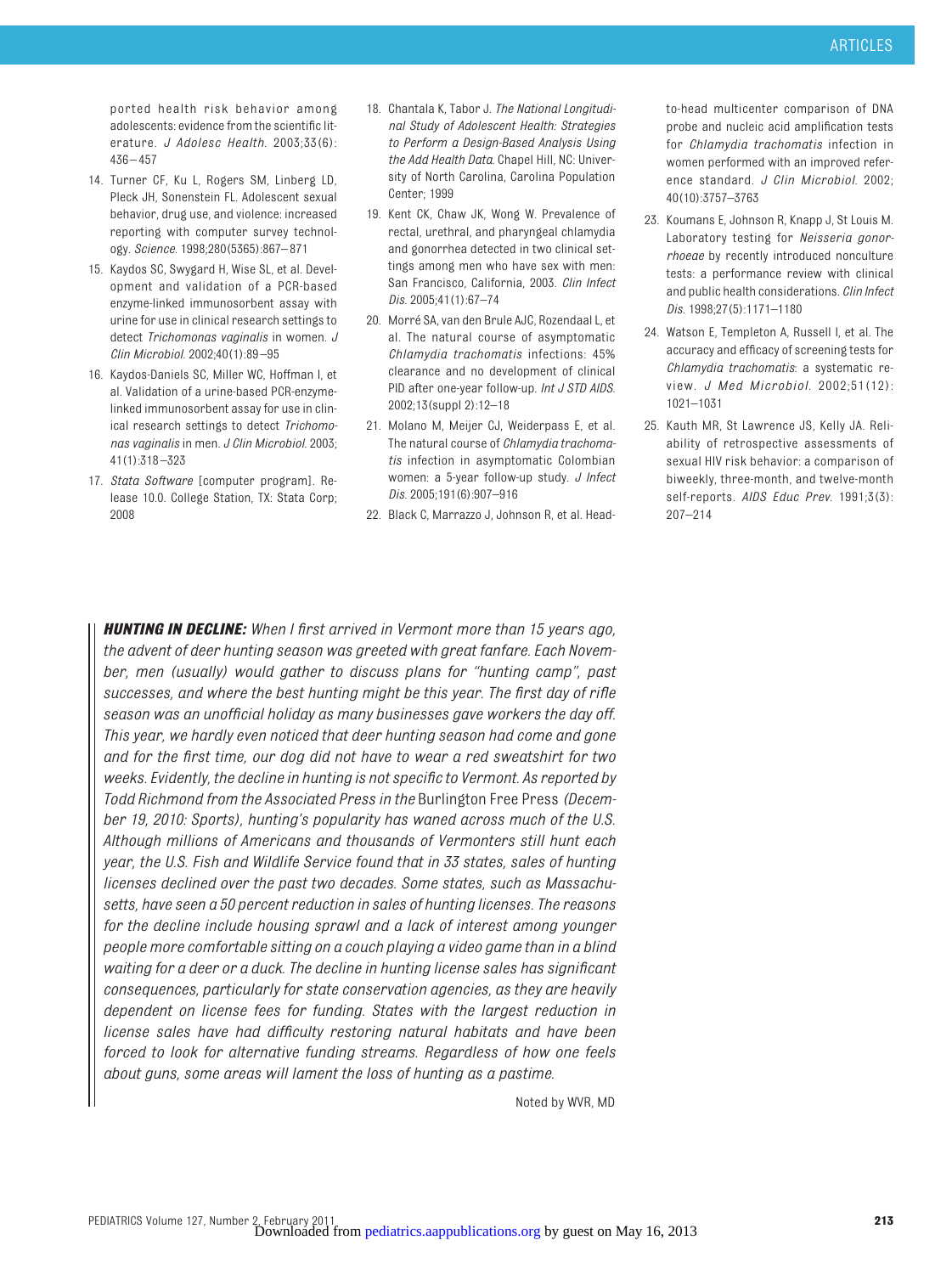# **ERRATA**

### **DiClemente RJ, et al. Associations Between Sexually Transmitted Diseases and Young Adults' Self-reported Abstinence.** *Pediatrics***. 2011;127(2):208 –213**

An error occurred in this article by DiClemente et al (doi:10.1542/peds.2009-0892). On page 212, under the Acknowledgment section it reads, "This study was supported in part by the Emory Center for AIDS Research (grant P30 A1050409), Social and Behavioral Sciences Core."

This should have read: "This study was supported in part bythe Emory Center for AIDS Research (grant P30 A1050409), Social and Behavioral Sciences Core. Additionally, this research uses data from Add Health, a program project directed by Kathleen Mullan Harris and designed by J. Richard Udry, Peter S. Bearman, and Kathleen Mullan Harris at the University of North Carolina at Chapel Hill, and funded by grant P01-HD31921 from the Eunice Kennedy Shriver National Institute of Child Health and Human Development, with cooperative funding from 23 other federal agencies and foundations. Special acknowledgment is due to Ronald R. Rindfuss and Barbara Entwisle for assistance in the original design. Information on how to obtain the Add Health data files is available on the Add Health website (www.cpc.unc.edu/addhealth). No direct support was received from grant P01-HD31921 for this analysis."

doi:10.1542/peds.2011-0295

## **Berg AL, et al. Hearing Screening in a Well-Infant Nursery: Profile of Automated ABR-Fail/OAE-Pass.** *Pediatrics***. 2011;127(2):269 –275**

An error occurred in this article by Berg et al (doi:10.1542/peds.2010-0676). [Figure](#page-7-0) [2](#page-7-0) on page 273, is incorrect. The revised figure is below. doi:10.1542/peds.2011-0368



#### <span id="page-7-0"></span>**FIGURE 2**

Experimental and standard well-infant nursery (WIN) protocol time comparison. The total testing time was <1 minute for 41% of infants screened with the standard WIN protocol. In comparison, 7% of infants screened with the experimental protocol were screened in  $\leq$ 1 minute.